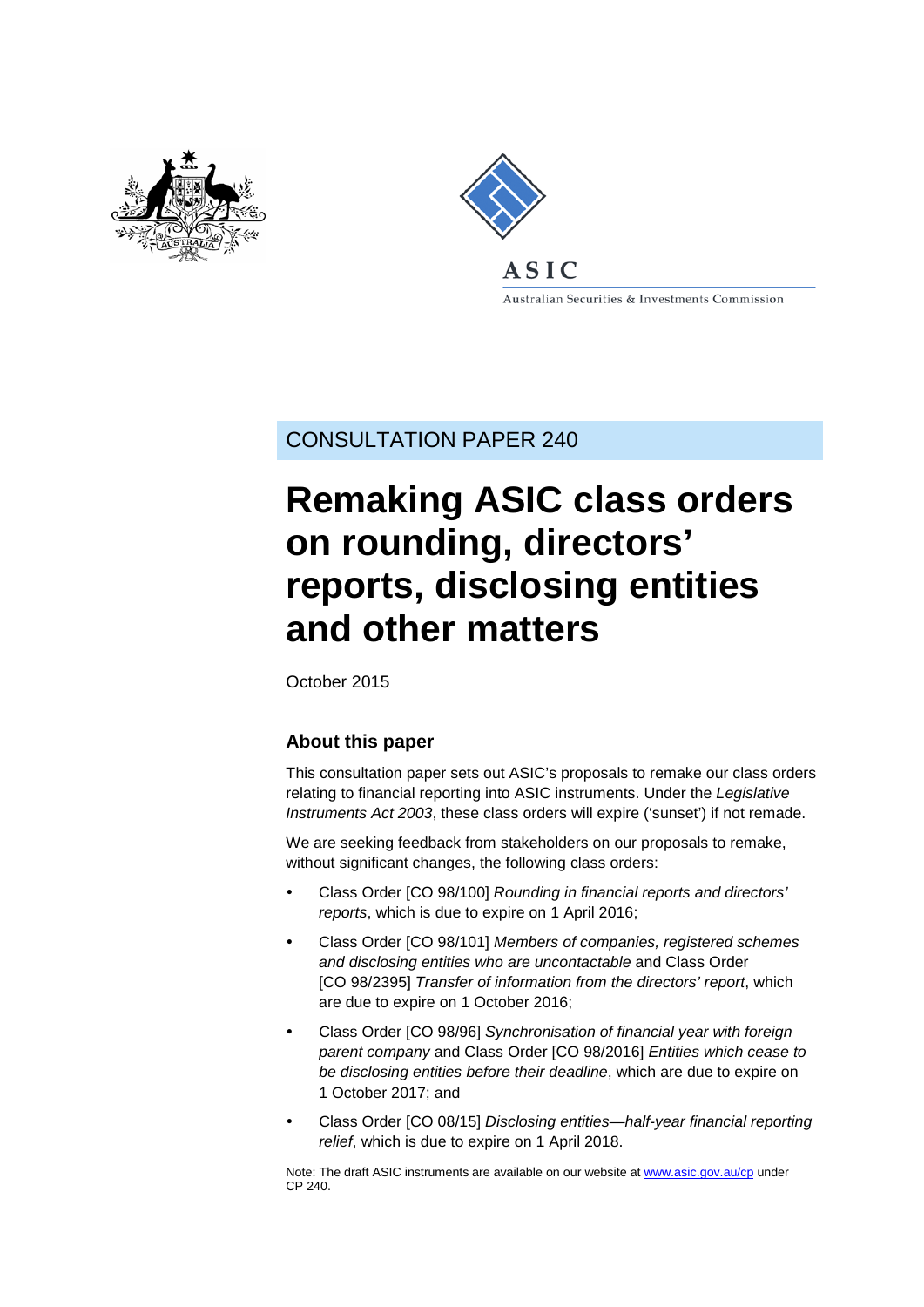#### **About ASIC regulatory documents**

In administering legislation ASIC issues the following types of regulatory documents.

**Consultation papers**: seek feedback from stakeholders on matters ASIC is considering, such as proposed relief or proposed regulatory guidance.

**Regulatory guides**: give guidance to regulated entities by:

- explaining when and how ASIC will exercise specific powers under legislation (primarily the Corporations Act)
- explaining how ASIC interprets the law
- describing the principles underlying ASIC's approach
- giving practical guidance (e.g. describing the steps of a process such as applying for a licence or giving practical examples of how regulated entities may decide to meet their obligations).

**Information sheets**: provide concise guidance on a specific process or compliance issue or an overview of detailed guidance.

**Reports**: describe ASIC compliance or relief activity or the results of a research project.

#### **Document history**

This paper was issued on 1 October 2015 and is based on the Corporations Act as at the date of issue.

### **Disclaimer**

The proposals, explanations and examples in this paper do not constitute legal advice. They are also at a preliminary stage only. Our conclusions and views may change as a result of the comments we receive or as other circumstances change.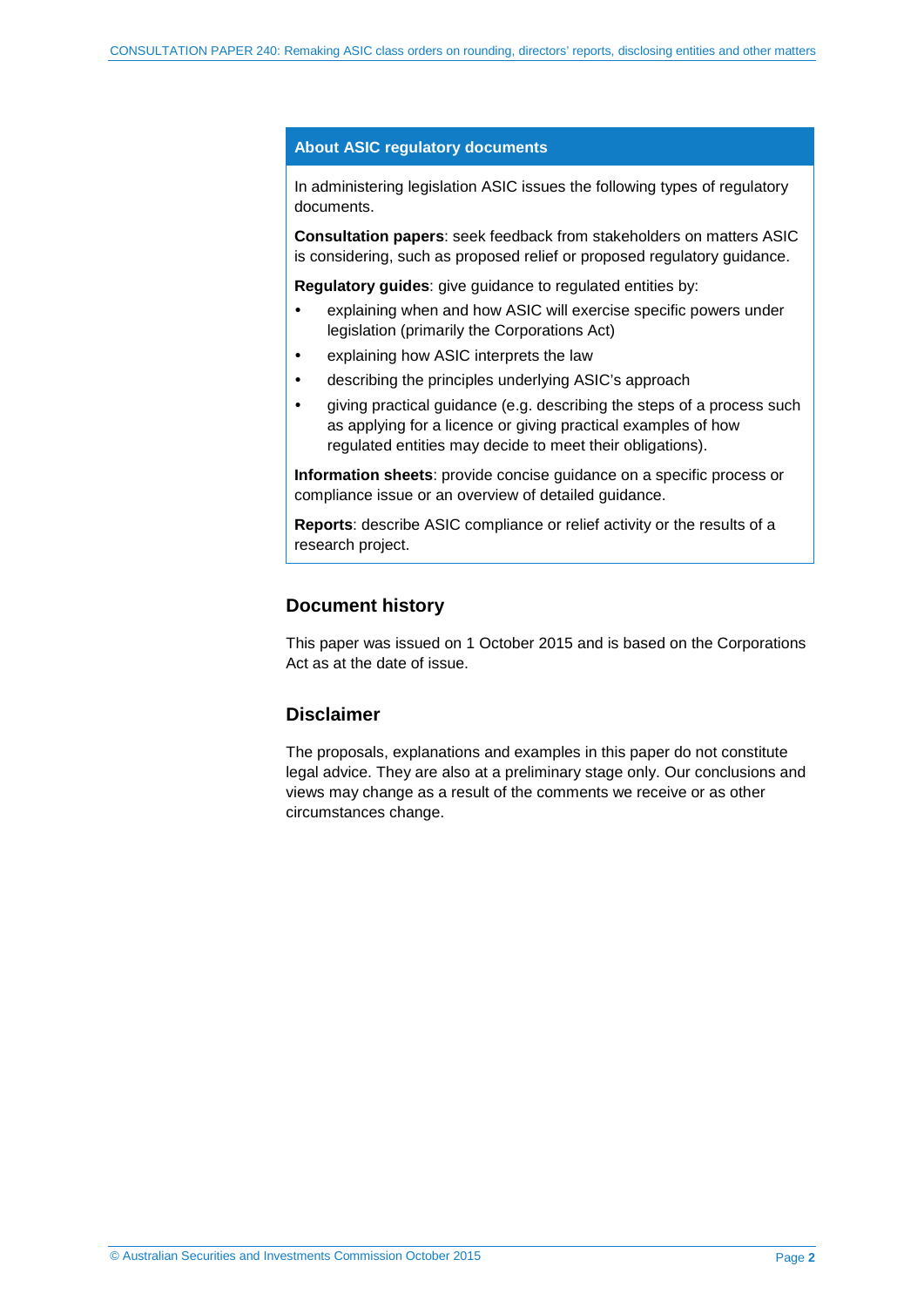# **Contents**

| A |                                                    |  |  |
|---|----------------------------------------------------|--|--|
|   |                                                    |  |  |
|   |                                                    |  |  |
| в |                                                    |  |  |
|   |                                                    |  |  |
|   |                                                    |  |  |
|   |                                                    |  |  |
|   |                                                    |  |  |
|   |                                                    |  |  |
|   | Disclosing entities-[CO 98/2016] and [CO 08/15] 12 |  |  |
|   |                                                    |  |  |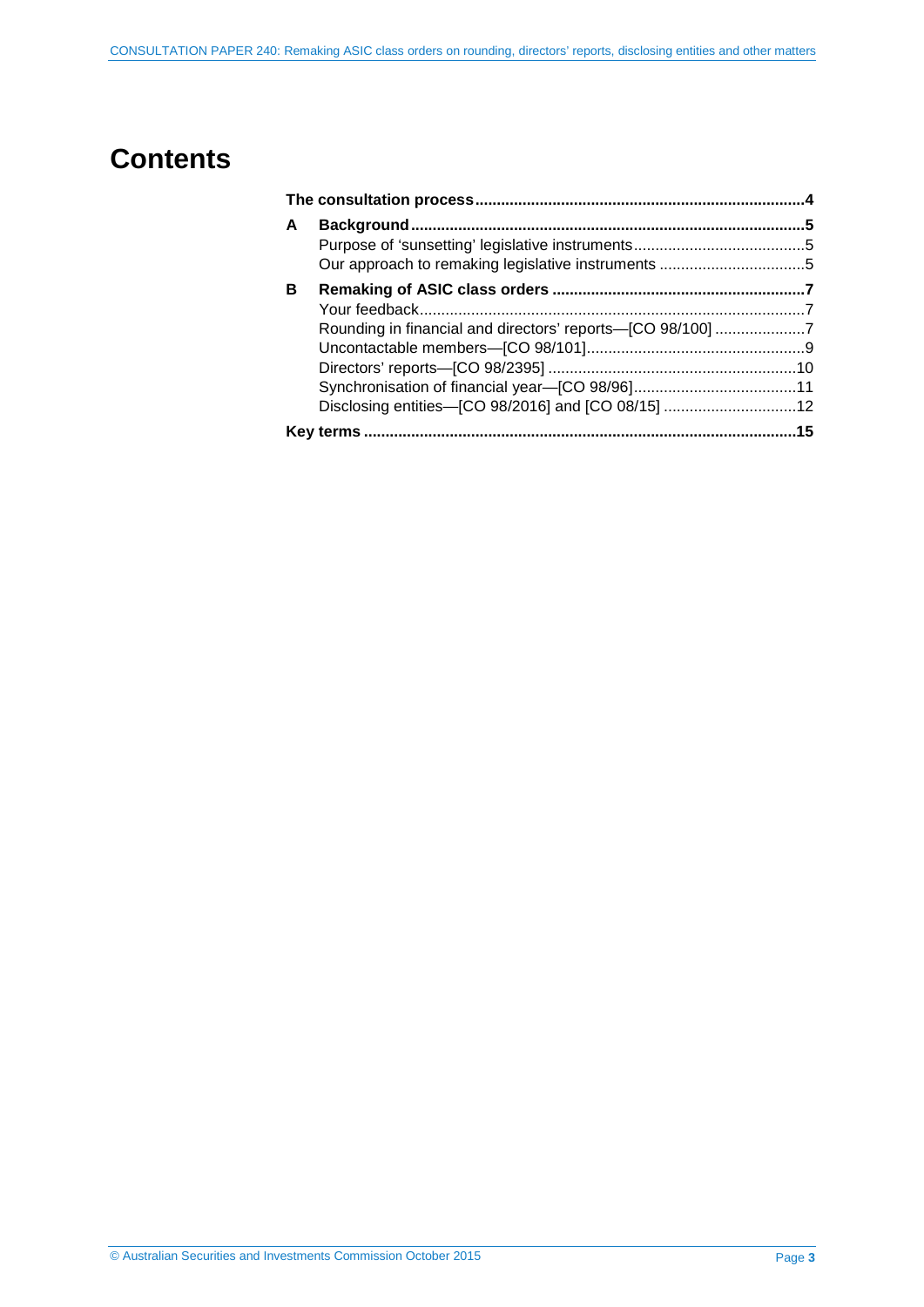# <span id="page-3-0"></span>**The consultation process**

## **Making a submission**

You may choose to remain anonymous or use an alias when making a submission. However, if you do remain anonymous we will not be able to contact you to discuss your submission should we need to.

Please note we will not treat your submission as confidential unless you specifically request that we treat the whole or part of it (such as any personal or financial information) as confidential.

Please refer to our privacy policy at [www.asic.gov.au/privacy](http://www.asic.gov.au/privacy) for more information about how we handle personal information, your rights to seek access to and correct personal information, and your right to complain about breaches of privacy by ASIC.

Comments should be sent by 30 October 2015 to:

Douglas Niven Senior Executive Leader Financial Reporting and Audit Australian Securities and Investments Commission Level 5, 100 Market Street Sydney NSW 2000 facsimile: + 61 2 9911 5231 email: policy.submissions@asic.gov.au

### **What will happen next?**

| Stage 1 | 1 October 2015  | ASIC consultation paper released       |
|---------|-----------------|----------------------------------------|
| Stage 2 | 30 October 2015 | Comments due on the consultation paper |
| Stage 3 | January 2016    | Commencement of remade instrument(s)   |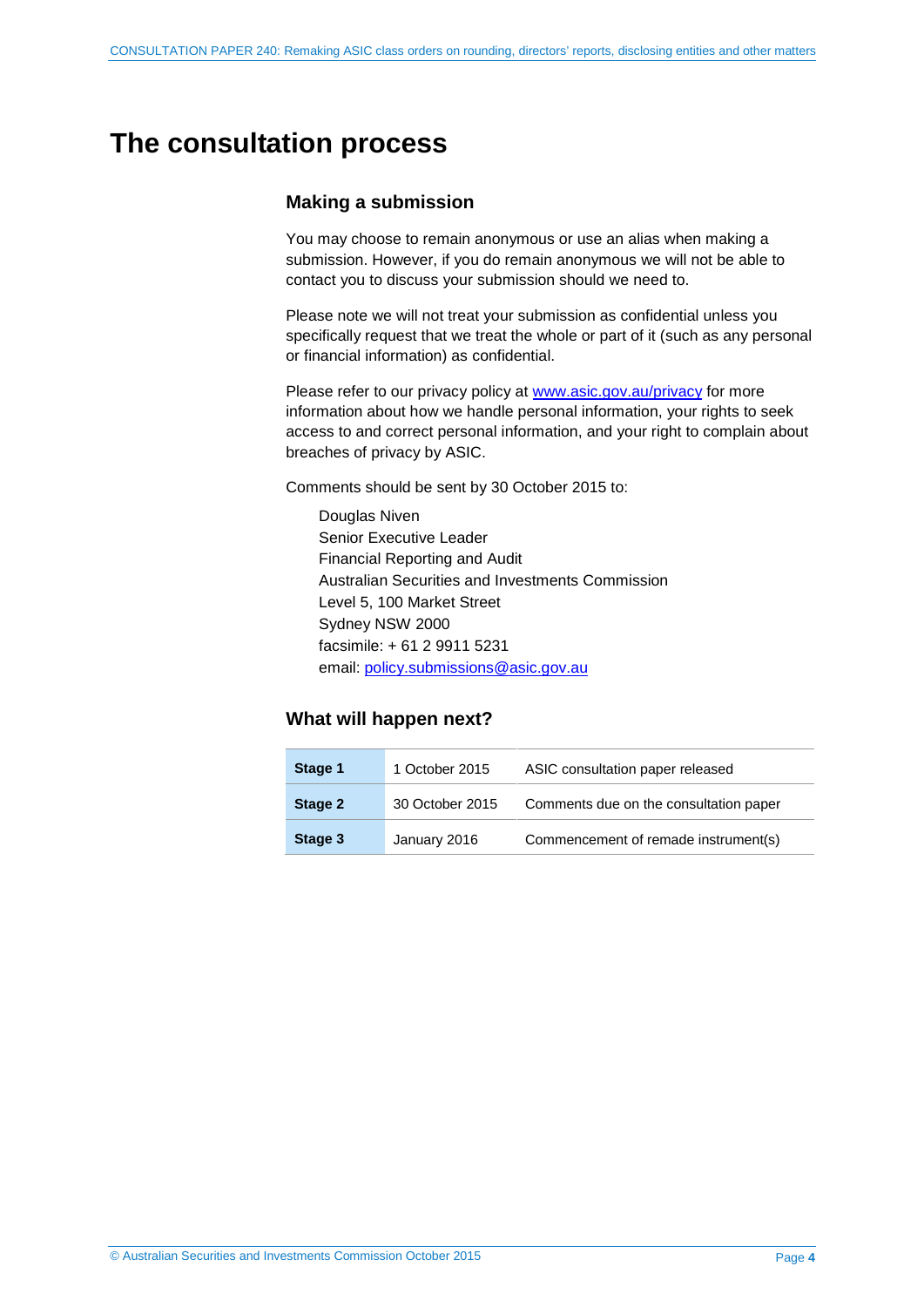# <span id="page-4-0"></span>**A Background**

#### **Key points**

Legislative instruments, such as class orders, are repealed automatically, or 'sunset', after 10 years, unless action is taken to exempt or preserve them. We will consult on all sunsetting legislative instruments that have more than a minor or machinery regulatory impact.

# <span id="page-4-1"></span>**Purpose of 'sunsetting' legislative instruments**

- 1 Under the *Legislative Instruments Act 2003* (Legislative Instruments Act), legislative instruments cease automatically, or 'sunset', after 10 years, unless action is taken to exempt or preserve them. Section 50(1) repeals a legislative instrument on either 1 April or 1 October—whichever date occurs first on or after the 10th anniversary of its registration on the Federal Register of Legislative Instruments (FRLI). Repeal does not undo the past effect of the instrument.
- 2 To preserve its effect, a legislative instrument, such as a class order, must be remade before the sunset date. The purpose of sunsetting is to ensure that instruments are kept up to date and only remain in force while they are fit for purpose, necessary and relevant.

# <span id="page-4-2"></span>**Our approach to remaking legislative instruments**

- 3 If it is necessary to remake a legislative instrument, our focus is on making it clear and user friendly. We will also, where possible, simplify and rationalise its content and conditions. For example, we will remove or reduce an obligation or burden in a legislative instrument if we are able to do so without undermining ASIC's priorities of promoting investor and financial consumer trust and confidence and ensuring markets are fair, orderly and transparent.
- 4 We will consult affected stakeholders on all ASIC legislative instruments that have more than a minor or machinery regulatory impact, and are subject to sunsetting, to ensure:
	- (a) we carefully consider the continuing regulatory and financial impact of the instrument; and
	- (b) the instrument retains its effectiveness in addressing an identified issue or problem.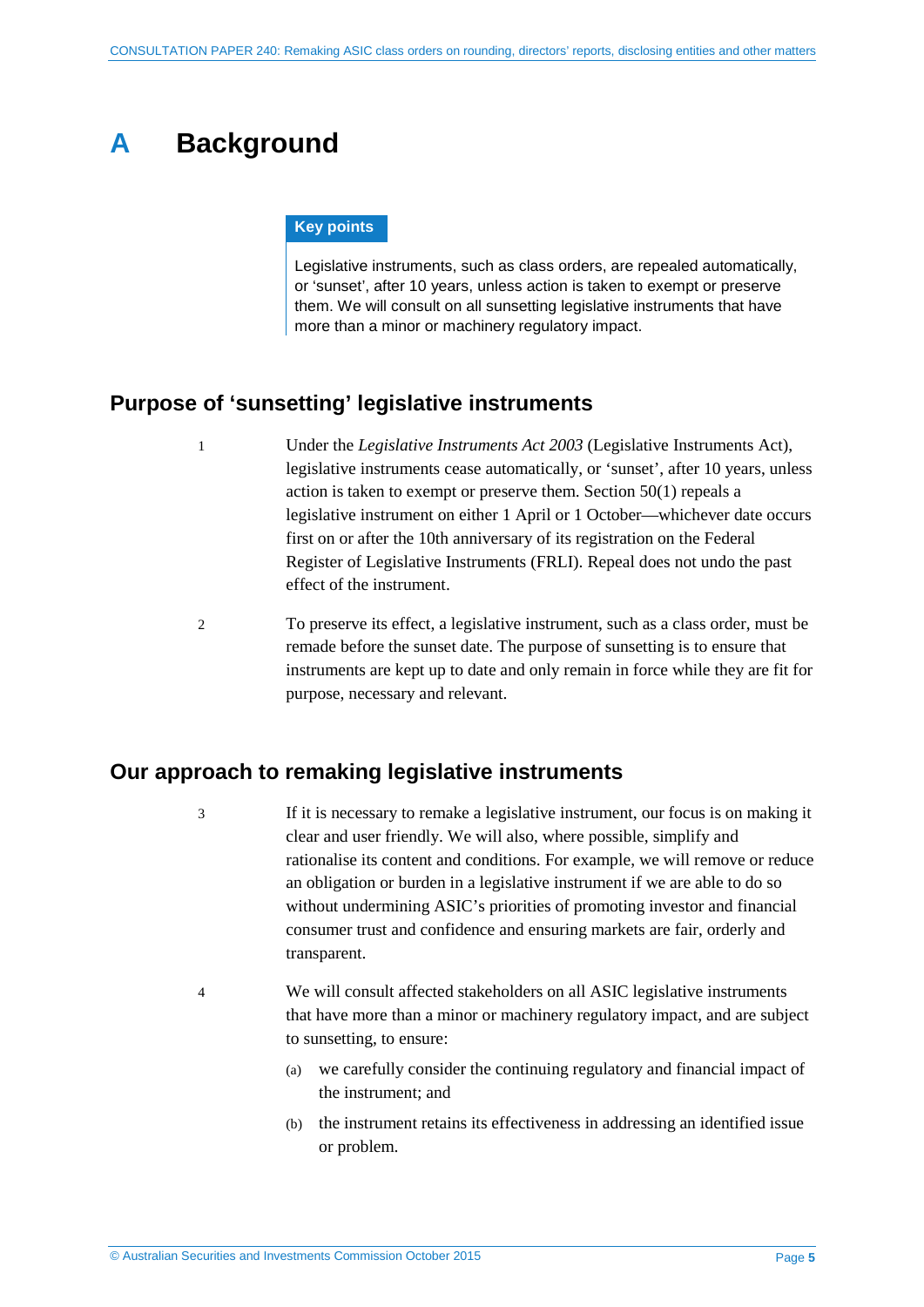5 Generally, a regulation impact statement (RIS) is required for new and amended policy that has a significant regulatory impact: see the [Australian](https://www.cuttingredtape.gov.au/handbook/australian-government-guide-regulation)  [Government Guide to Regulation.](https://www.cuttingredtape.gov.au/handbook/australian-government-guide-regulation) We will review, including public consultation, all class orders that have a significant regulatory impact before the scheduled sunset date. Where our review finds that a class order is not operating effectively and efficiently, we will prepare a RIS to assess our proposed changes to the class order. Where the class order is operating effectively and efficiently, we will remake the class order without substantive changes.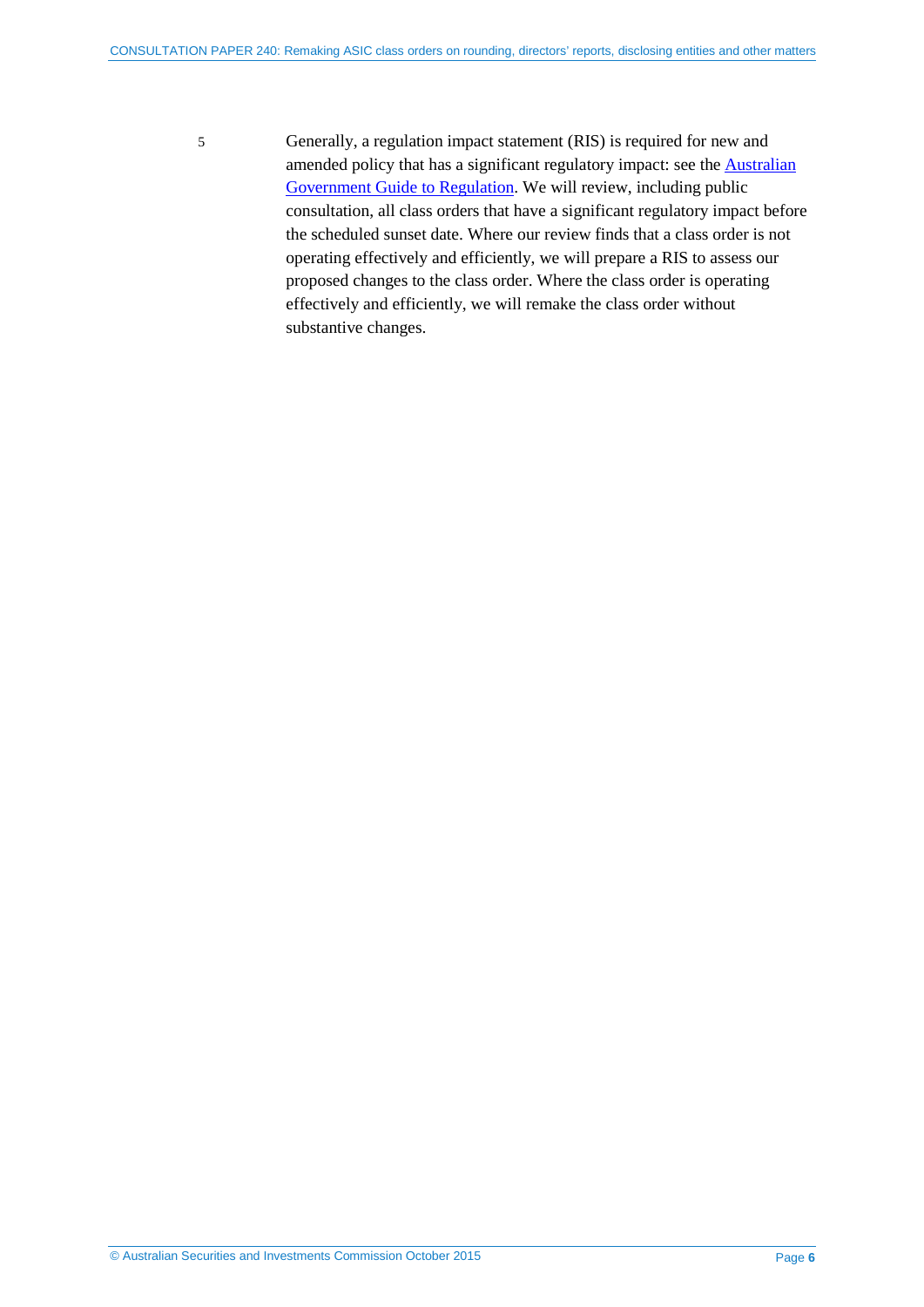# <span id="page-6-0"></span>**B Remaking of ASIC class orders**

#### **Key points**

We are proposing to remake:

- Class Order [CO 98/100] *Rounding in financial reports and directors' reports,* which sunsets on 1 April 2016;
- Class Order [CO 98/101] *Members of companies, registered schemes and disclosing entities who are uncontactable,* which sunsets on 1 October 2016;
- Class Order [CO 98/2395] *Transfer of information from the directors' report*, which sunsets on 1 October 2016;
- Class Order [CO 98/96] *Synchronisation of financial year with foreign parent company*, which sunsets on 1 October 2017;
- Class Order [CO 98/2016] *Entities which cease to be disclosing entities before their deadline*, which sunsets on 1 October 2017; and
- Class Order [CO 08/15] *Disclosing entities—half-year financial reporting relief*, which sunsets on 1 April 2018.

We have formed the preliminary view that these class orders are operating effectively and efficiently, and continue to form a necessary and useful part of the legislative framework.

Each class order has been redrafted using ASIC's current style and format, while preserving the current effect of the instrument. The draft ASIC instruments, which reflect the minor amendments proposed in this paper, are available on our website at [www.asic.gov.au/cp](http://www.asic.gov.au/regulatory-resources/find-a-document/consultation-papers/) under CP 240.

## <span id="page-6-1"></span>**Your feedback**

6 You are invited to comment on any of our proposals to remake the ASIC class orders in this section, including whether the class orders are currently operating effectively and efficiently. These proposals are only an indication of the approach we may take and are not our final policy.

# <span id="page-6-2"></span>**Rounding in financial and directors' reports—[CO 98/100]**

## **Background**

7 Part 2M.3 of the *Corporations Act 2001* (Corporations Act) requires specified entities to prepare and lodge with ASIC a financial report, directors' report and auditor's report (Pt 2M.3 reports). In addition, these reports must be circulated or made available to members.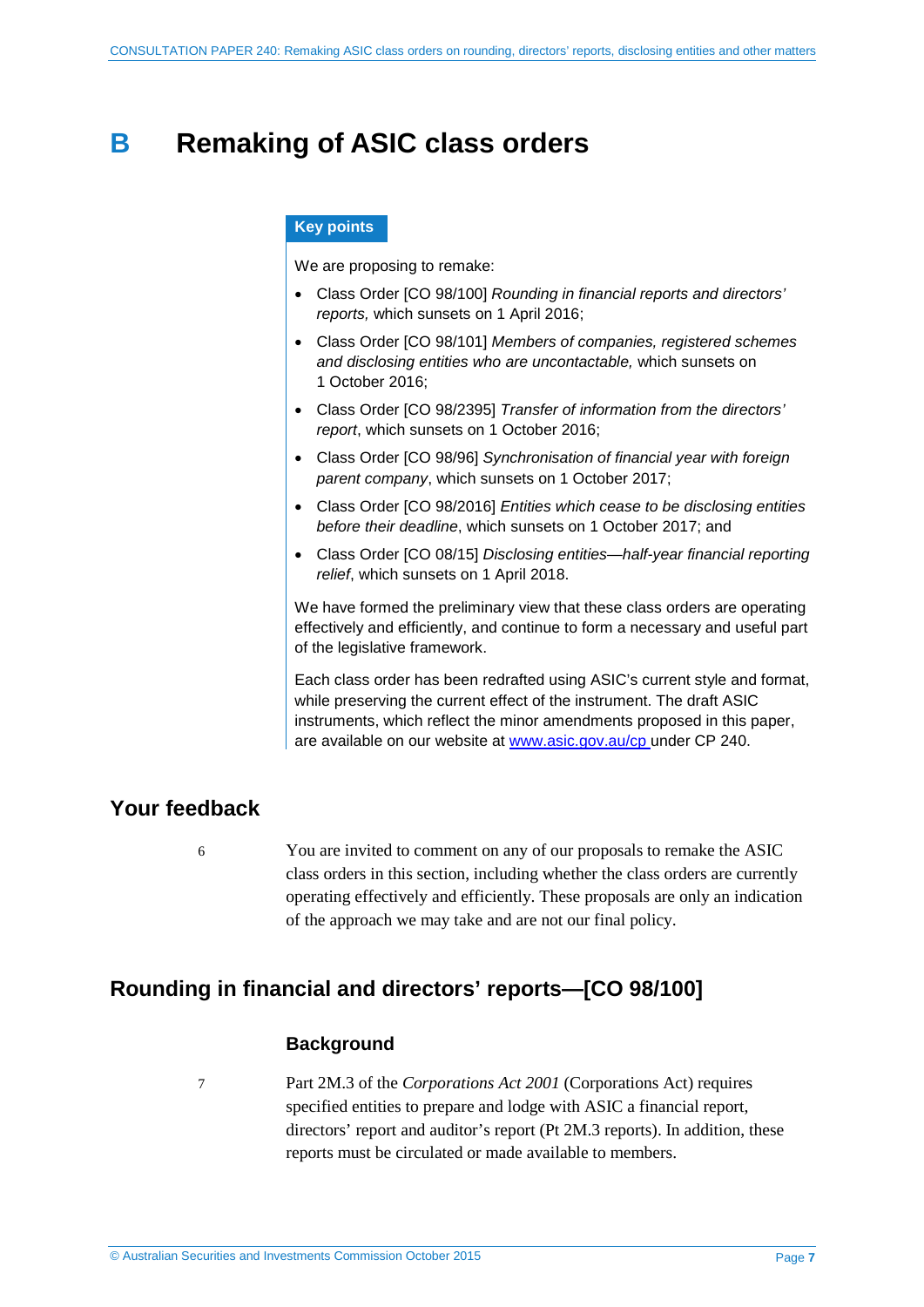| -8 | The Corporations Act specifies the information to be included in the directors' |
|----|---------------------------------------------------------------------------------|
|    | report and requires the financial report to be prepared in accordance with      |
|    | accounting standards. An entity is required to keep financial records that      |
|    | would enable true and fair financial statements to be prepared and audited.     |

- 9 In the absence of ASIC relief, entities preparing financial reports under the Corporations Act would be required to present amounts to the lowest level (e.g. cents).
- 10 The Corporations Act and accounting standards require amounts to be disclosed in the Pt 2M.3 reports. Amounts disclosed will include the amounts recorded in the entity's financial records.
- 11 For larger entities, disclosure of the exact amounts from the financial records would result in unnecessary clutter in the reports. Excessive detail can detract from the usefulness of the financial statements to users as they become more difficult to read and important information may be obscured.
- 12 [CO 98/100] generally allows entities to round the amounts presented in the Pt 2M.3 reports to at least the nearest thousand dollars. The extent to which rounding is allowed may vary depending on the nature or amount of the item being disclosed.

### **Proposal**

**B1** To preserve its effect beyond the sunset date of 1 April 2016, we propose to continue the relief currently given by [CO 98/100] in a new legislative instrument that reflects current drafting practice, without any significant changes: see draft ASIC Corporations (Rounding in Financial/Directors' Reports) Instrument 2015/XX at Attachment 1 to this consultation paper. You can access the current instrument on [www.comlaw.gov.au](http://www.comlaw.gov.au/) by clicking on the following direct link: [CO [98/100\].](http://www.comlaw.gov.au/Details/F2013C00717)

The only changes proposed are to:

- (a) update the name of the legislative instrument:
- (b) reflect current drafting practice and update the format of the current document;
- (c) simplify the drafting to give greater clarity;
- (d) update legislative references and definitions; and
- (e) correct any minor drafting errors.

## **Rationale**

13 We have formed the preliminary view that [CO 98/100] is operating effectively and efficiently, and continues to form a necessary and useful part of the legislative framework. We are not aware of significant issues with the current operation of this class order.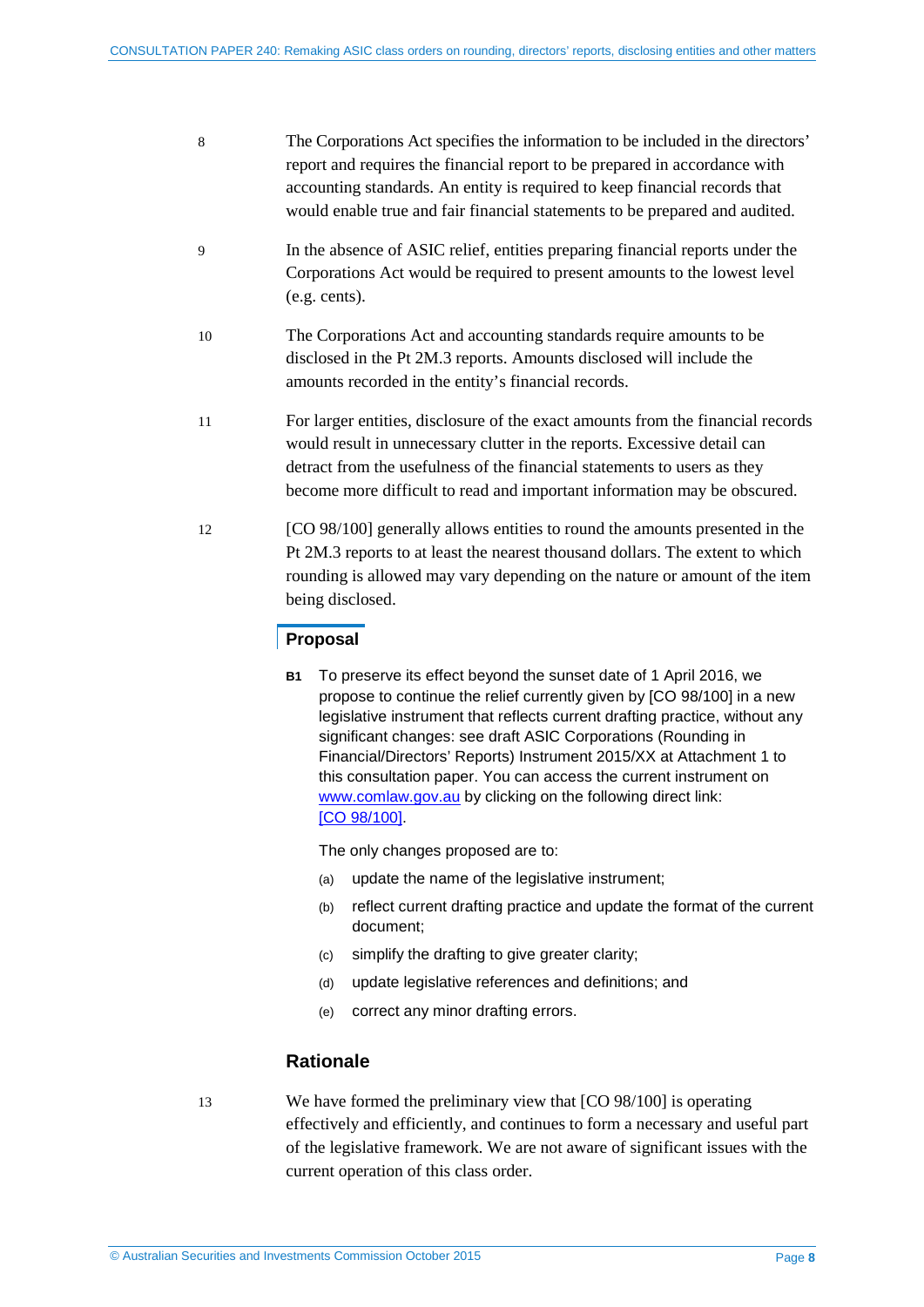# <span id="page-8-0"></span>**Uncontactable members—[CO 98/101]**

## **Background**

- 14 Section 314 of the Corporations Act requires a company, registered managed investment scheme (registered scheme) or disclosing entity to send to members the financial report and directors' report for a financial year, and an auditor's report on the financial report; or a concise report (s314 reports).
- 15 Section 315 of the Corporations Act specifies the deadlines for providing the s314 reports to members. A member can elect not to receive a copy of the reports.
- 16 A hard copy of the s314 reports must be sent to each member who has elected to receive the reports, unless the member has elected to receive an electronic copy. The election made by a member is a standing election until the member changes that election.
- 17 Where a member is contactable and does not respond to an election notice from an entity, the entity does not need to send the member a financial report but must make the reports accessible through a website.
- 18 For entities with a large number of members, significant costs may be incurred in producing and distributing hard copies of the reports.
- 19 [CO 98/101] defines 'uncontactable member', and relieves a company, registered scheme or disclosing entity from its obligations under s314 and 315 if members are uncontactable. If a member has not advised the entity of their change of address, or otherwise attempted to contact the entity over a six-year period, it is unlikely that they will be further disadvantaged by the relief provided under the class order.
- 20 The condition in the instrument to send a notice to the member for a period of not less than six years is consistent with the requirements in s1343. Under s1343, a company may, after six years, execute a transfer of securities to ASIC on behalf of a security holder if the company:
	- (a) has reasonable grounds to believe that the member is not residing at the address shown in the company's register of security holders; and
	- (b) has been unsuccessful in communicating with the member after exercising reasonable diligence to do so.

## **Proposal**

**B2** To preserve its effect beyond the sunset date of 1 October 2016, we propose to continue the relief currently given by [CO 98/101] in a new legislative instrument that reflects current drafting practice, without any significant changes: see draft ASIC Corporations (Uncontactable Members) Instrument 2015/XX at Attachment 2 to this consultation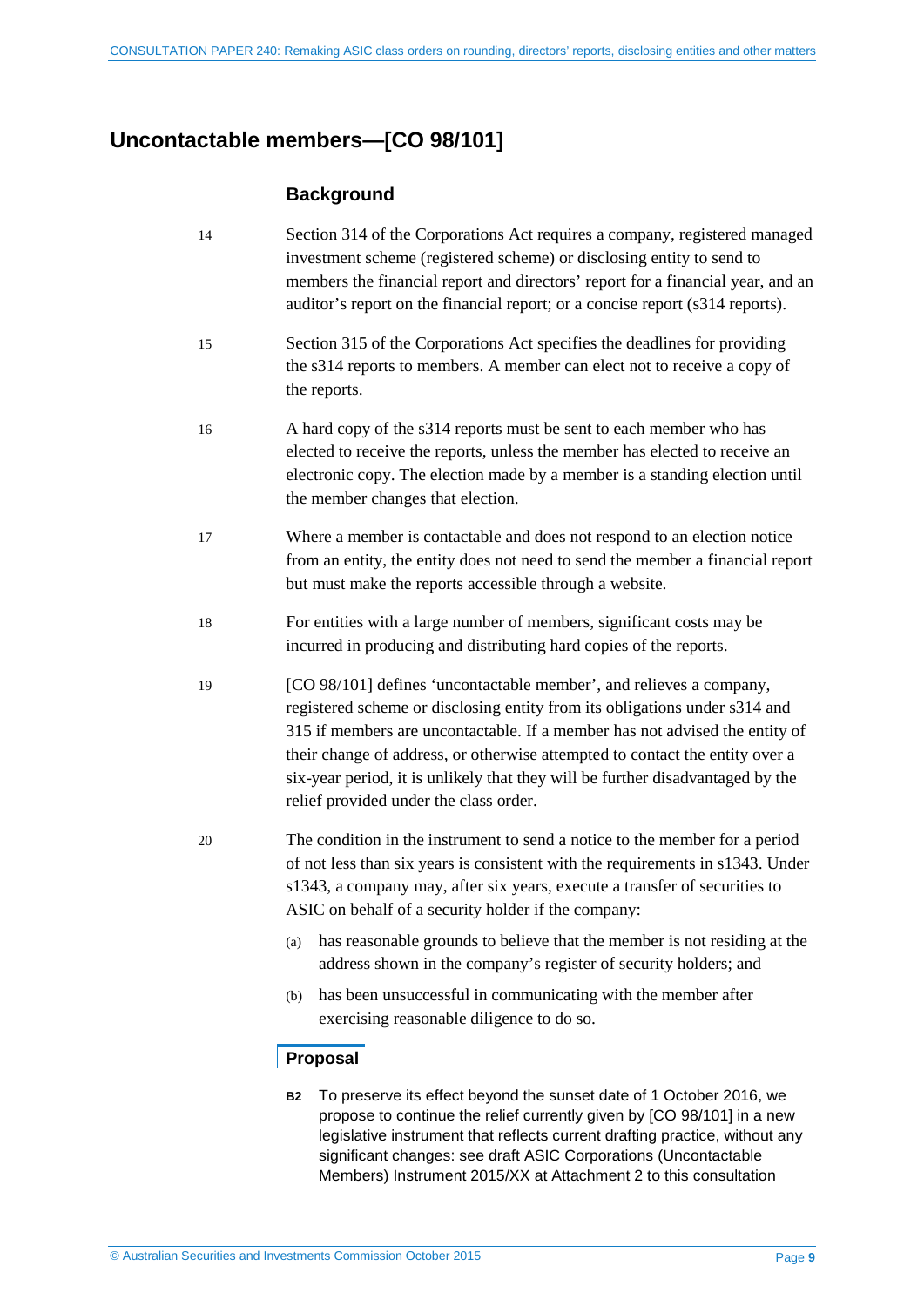paper. You can access the current instrument on [www.comlaw.gov.au](http://www.comlaw.gov.au/) by clicking on the following direct link: [CO [98/101\].](http://www.comlaw.gov.au/Details/F2006C00367)

The only changes proposed are to:

- (a) update the name of the legislative instrument;
- (b) reflect current drafting practice and update the format of the current document;
- (c) simplify the drafting to give greater clarity;
- (d) update legislative references and definitions; and
- (e) correct any minor drafting errors.

### **Rationale**

21 We have formed the preliminary view that [CO 98/101] is operating effectively and efficiently, and continues to form a necessary and useful part of the legislative framework. We are not aware of significant issues with the current operation of this class order.

# <span id="page-9-0"></span>**Directors' reports—[CO 98/2395]**

#### **Background**

- 22 Part 2M.3 of the Corporations Act requires certain entities to prepare an annual financial report and a directors' report. Generally, these reports must be lodged with ASIC and sent to members. Disclosing entities are also required to prepare a financial report and directors' report for a half year.
- 23 The Corporations Act specifies the information to be included in a directors' report. This information varies depending on the type of entity (e.g. disclosing entity, public company or proprietary company, or registered scheme).
- 24 There may be instances where some of the information required to be included in the directors' report is more useful to users if it is included in the financial report or in a document separate to the reports (separate report). More flexibility may allow related information to be located in the same place and presented more effectively.
- 25 [CO 98/2395] allows certain information to be transferred from the directors' report to the financial report or a separate report, provided that the reports are not distributed or made available without any separate report accompanying them.

#### **Proposal**

**B3** To preserve its effect beyond the sunset date of 1 October 2016, we propose to continue the relief currently given by [CO 98/2395] in a new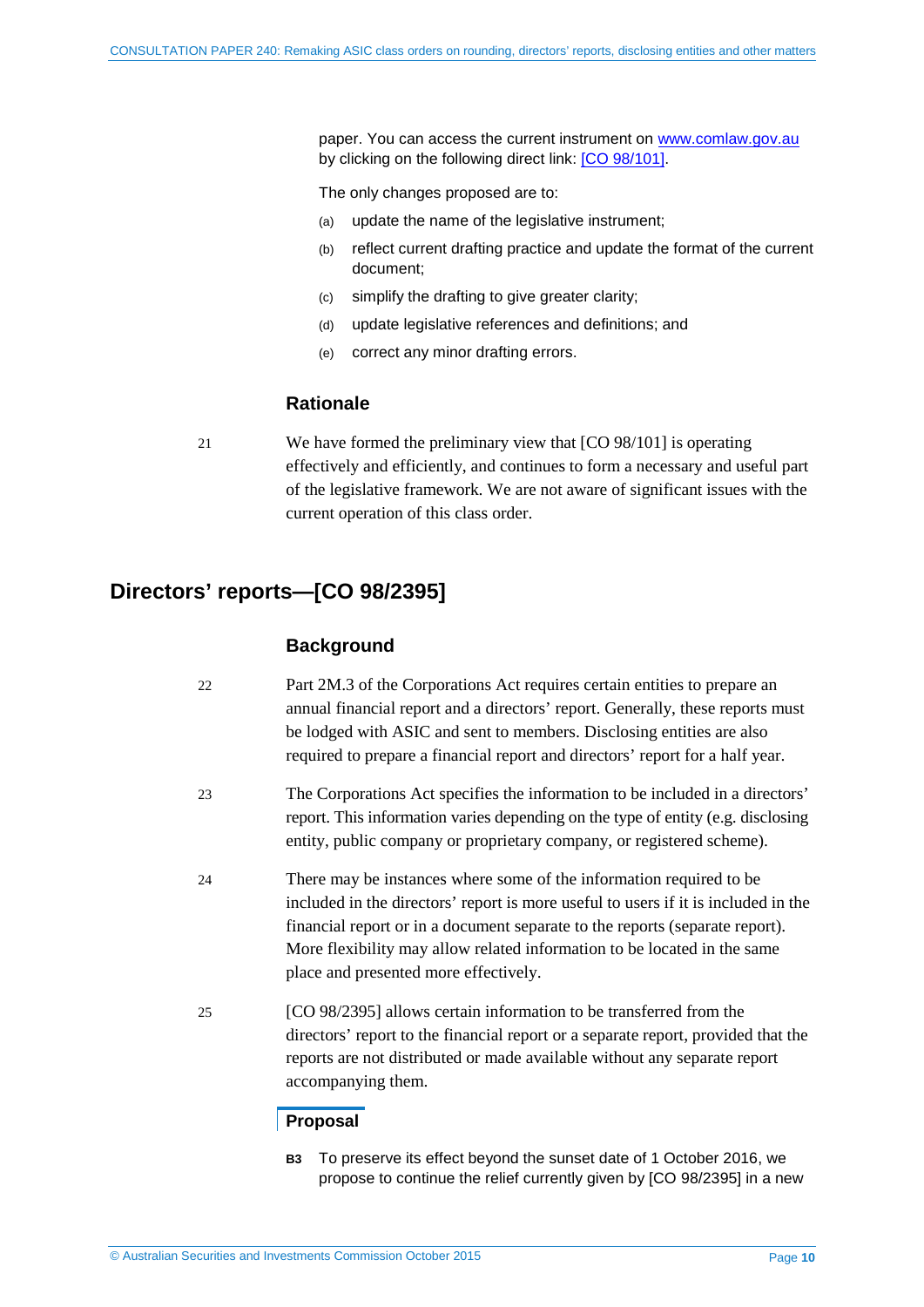legislative instrument that reflects current drafting practice, without any significant changes: see draft ASIC Corporations (Directors' Report Relief) Instrument 2015/XX at Attachment 3 to this consultation paper. You can access the current instrument on [www.comlaw.gov.au](http://www.comlaw.gov.au/) by clicking on the following direct link: [\[CO 98/2395\].](http://www.comlaw.gov.au/Details/F2006C00045)

The only changes proposed are to:

- (a) update the name of the legislative instrument;
- (b) reflect current drafting practice and update the format of the current document;
- (c) simplify the drafting to give greater clarity;
- (d) update legislative references and definitions; and
- (e) correct any minor drafting errors.

#### **Rationale**

26 We have formed the preliminary view that [CO 98/2395] is operating effectively and efficiently, and continues to form a necessary and useful part of the legislative framework. We are not aware of significant issues with the current operation of this class order.

## <span id="page-10-0"></span>**Synchronisation of financial year—[CO 98/96]**

#### **Background**

- 27 Section 323D(1) of the Corporations Act states that the first financial year of a company, registered scheme or disclosing entity (entity) commences on the day on which the entity is registered or incorporated, and lasts for 12 months or a period determined by the directors of no longer than 18 months.
- 28 Generally, a subsequent financial year must be 12 months long, although s323D specifically allows it to be longer or shorter by seven days. In certain cases, a subsequent financial year may be for a period of less than 12 months, provided that the change is made in good faith and is in the best interests of the entity.
- 29 An entity that has to prepare consolidated financial statements (parent entity) must ensure that the financial years of its controlled entities are synchronised with its own financial year. Similarly, there may be circumstances where an entity is required by foreign laws to have its financial year synchronised with a parent entity that was not incorporated or formed in Australia (foreign parent).
- 30 The relief under [CO 98/96] is available to an entity that does not meet the requirements in s323D(2A) for changing its financial year, and its foreign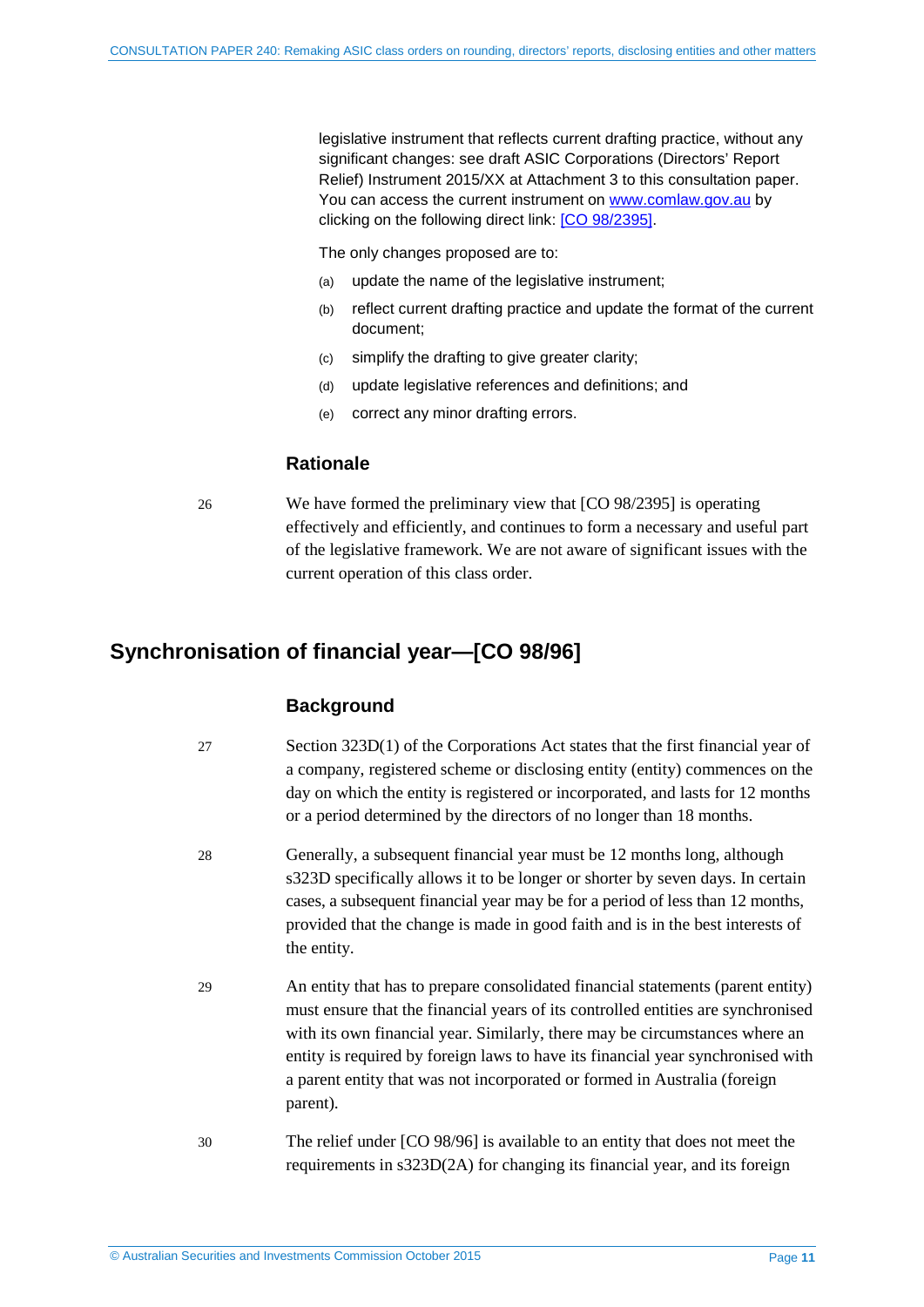parent is required by law in its place of origin to cause the entity's financial year to be changed. The change must be made in accordance with that foreign requirement, and the financial year of the entity must be no longer than 18 months.

### **Proposal**

**B4** To preserve its effect beyond the sunset date of 1 October 2017, we propose to continue the relief currently given by [CO 98/96] in a new legislative instrument that reflects current drafting practice, without any significant changes: see draft ASIC Corporations (Synchronisation of Financial Years) Instrument 2015/XX at Attachment 4 to this consultation paper. You can access the current instrument on [www.comlaw.gov.au](http://www.comlaw.gov.au/) by clicking on the following direct link: [CO [98/96\].](http://www.comlaw.gov.au/Details/F2012C00319)

The only changes proposed are to:

- (a) update the name of the legislative instrument;
- (b) reflect current drafting practice and update the format of the current document;
- (c) simplify the drafting to give greater clarity;
- (d) update legislative references and definitions; and
- (e) correct any minor drafting errors.

#### **Rationale**

31 We have formed the preliminary view that [CO 98/96] is operating effectively and efficiently, and continues to form a necessary and useful part of the legislative framework. We are not aware of significant issues with the current operation of this class order.

# <span id="page-11-0"></span>**Disclosing entities—[CO 98/2016] and [CO 08/15]**

#### **Background**

#### **[CO 98/2016]**

- 32 Section 302 of the Corporations Act requires a disclosing entity to prepare and lodge with ASIC a half-year financial report, directors' report and auditor's report (half-year reports) unless the entity is not a disclosing entity when lodgement is due.
- 33 There is no equivalent provision in the Corporations Act for the lodgement of the financial report, directors' report and auditor's report for a financial year (financial year reports) if an entity ceases to be a disclosing entity before lodgement is due.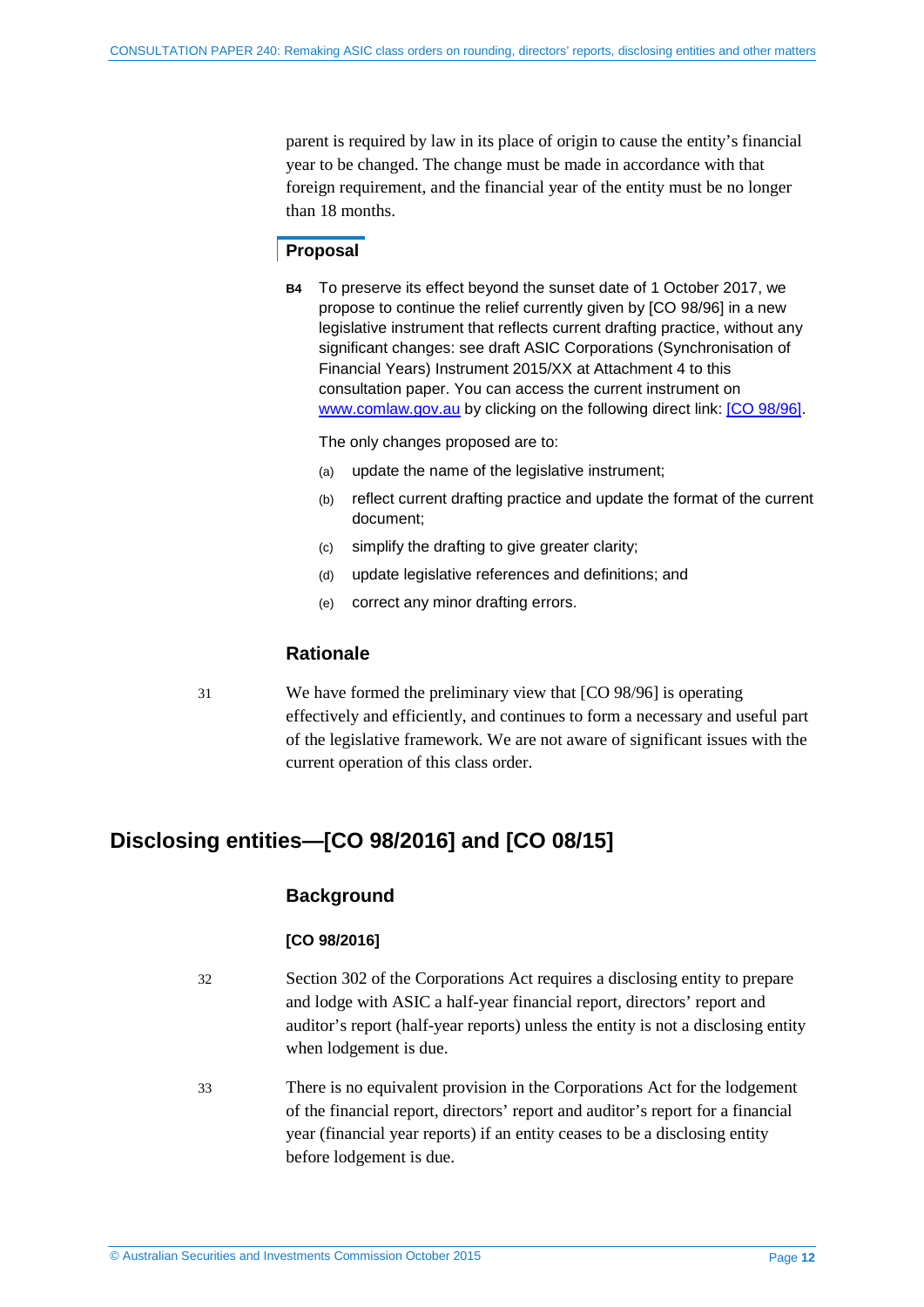| 34 | There is no apparent reason for an entity that ceases to be a disclosing entity |
|----|---------------------------------------------------------------------------------|
|    | before its full-year reporting deadline to be treated differently to an entity  |
|    | that ceases to be a disclosing entity before its half-year reporting deadline.  |
|    | At the time of reporting, the entity has users that are similar in more ways to |
|    | other non-disclosing entities than to disclosing entities.                      |

- 35 [CO 98/2016] relieves an entity from reporting as a disclosing entity for a financial year if it ceases to be a disclosing entity before the earlier of the lodgement deadline and the deadline for reporting to members.
- 36 While the entity would still be required to lodge the financial year reports, the content and lodgement dates of the reports are less onerous than for a disclosing entity*.*

### **[CO 08/15]**

- 37 A half year for a disclosing entity is the first six months of a financial year. The initial financial year can be any period up to 18 months from the date of registration or incorporation.
- 38 Section 323D of the Corporations Act allows an entity to have a subsequent financial year of less than 12 months in certain circumstances. In some cases, the entity may have a financial year of between six and 12 months, and may be required to prepare and lodge half-year and financial year reports in quick succession.
- 39 It is unnecessarily burdensome for a disclosing entity to prepare reports in quick succession and stakeholders are unlikely to be disadvantaged by not receiving a half-year report in close proximity to a financial year report.
- 40 [CO 08/15] relieves a disclosing entity from the requirement to prepare a half-year report if its financial year lasts for eight months or less. The disclosing entity must give notice of its intention to rely on [CO 08/15] either to the market operator, if listed, or to ASIC if unlisted.

## **Proposal**

**B5** To preserve their effect beyond their respective sunset dates of 1 October 2017 and 1 April 2018, we propose to continue the relief currently given by [CO 98/2016] and [CO 08/15] in a new legislative instrument that reflects current drafting practice, without any significant changes: see draft ASIC Corporations (Disclosing Entities) Instrument 2015/XX at Attachment 5 to this consultation paper. You can access the current instruments on [www.comlaw.gov.au](http://www.comlaw.gov.au/) by clicking on the following direct links: [CO [98/2016\]](http://www.comlaw.gov.au/Details/F2014C01011) and [CO [08/15\].](http://www.comlaw.gov.au/Details/F2008L00584)

The only changes proposed are to:

- (a) update the name of the legislative instrument;
- (b) reflect current drafting practice and update the format of the current document;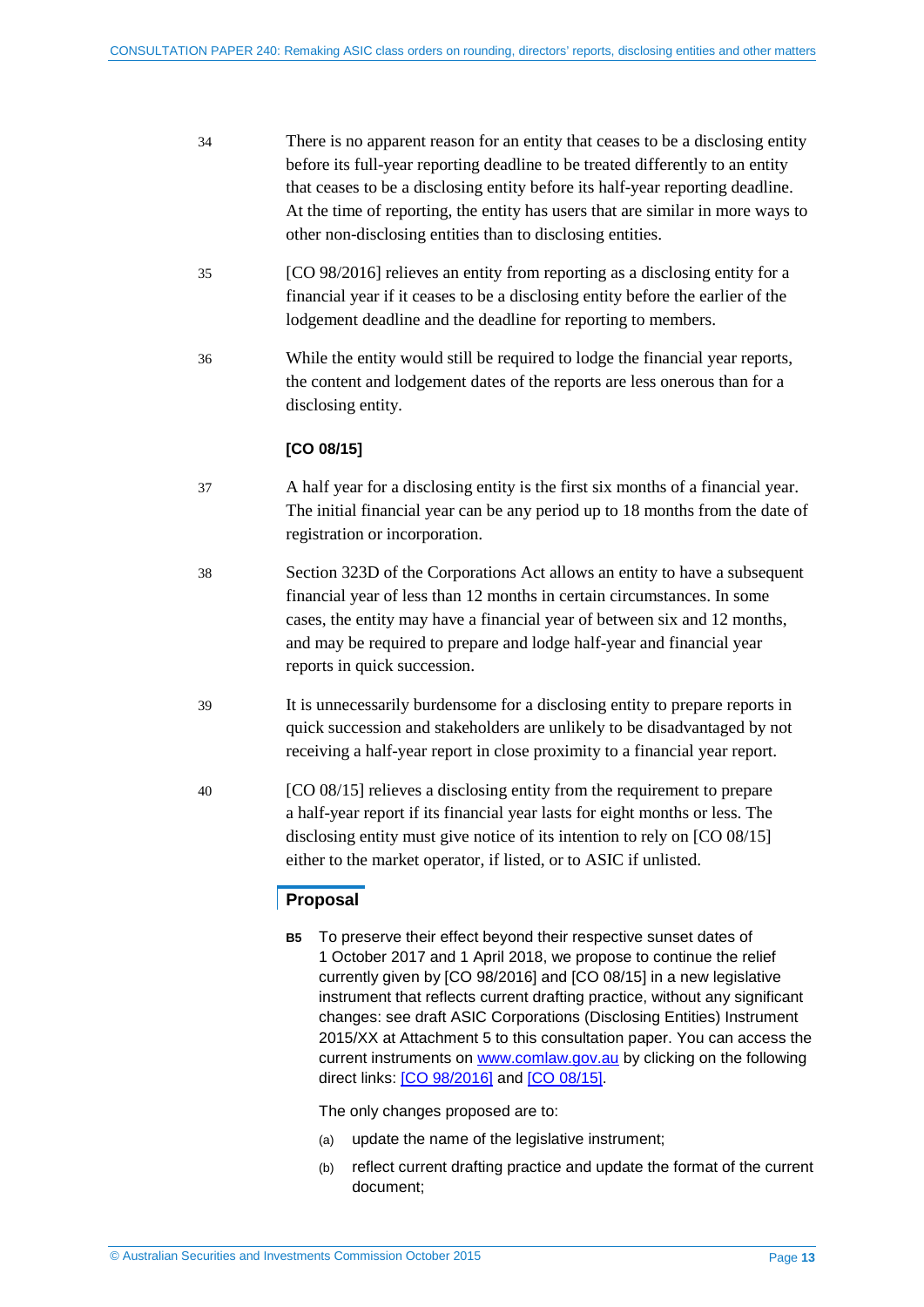- (c) simplify the drafting to give greater clarity;
- (d) update legislative references and definitions; and
- (e) correct any minor drafting errors.

#### **Rationale**

- 41 We have reached the preliminary view that [CO 98/2016] and [CO 08/15] are operating effectively and efficiently, and continue to form a necessary and useful part of the legislative framework. We are not aware of significant issues with the current operation of these class orders.
- 42 As [CO 98/2016] and [CO 8/15] both provide relief from financial reporting obligations to disclosing entities only, we have decided to combine the relief into a single legislative instrument.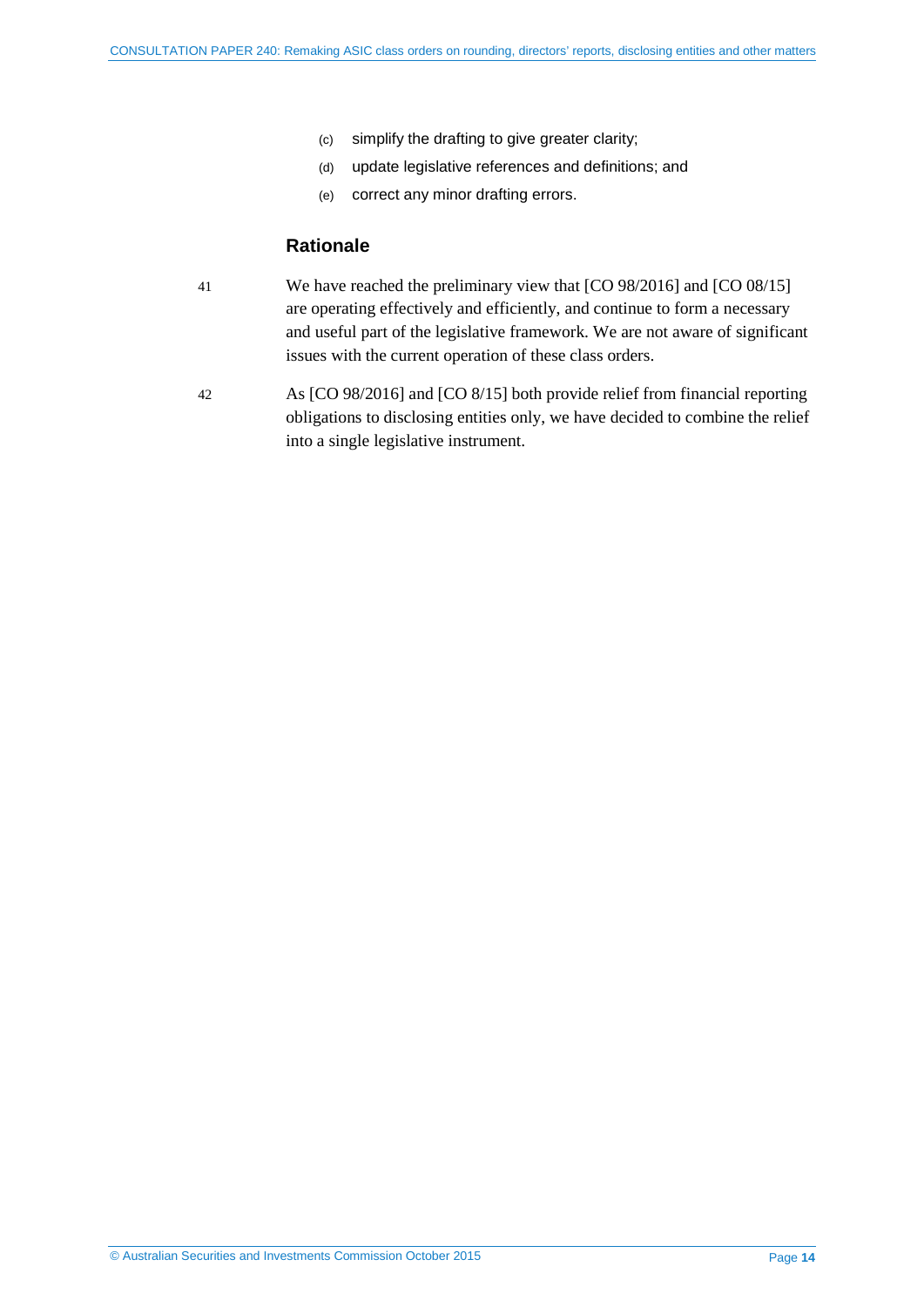# <span id="page-14-0"></span>**Key terms**

| Term                           | <b>Meaning in this document</b>                                                                                                                 |  |
|--------------------------------|-------------------------------------------------------------------------------------------------------------------------------------------------|--|
| ASIC                           | Australian Securities and Investments Commission                                                                                                |  |
| Ch 6 (for example)             | A Chapter of the Corporations Act (in this example<br>numbered 6), unless otherwise specified                                                   |  |
| [CO 98/100] (for<br>example)   | An ASIC class order (in this example numbered 98/100)<br>Note: Legislative instruments made from 2015 are referred<br>to as ASIC instruments.   |  |
| <b>Corporations Act</b>        | Corporations Act 2001, including regulations made for the<br>purposes of that Act                                                               |  |
| Corporations<br>Regulations    | <b>Corporations Regulations 2001</b>                                                                                                            |  |
| Div 5 (for example)            | A Division of the Corporations Act (in this example<br>numbered 5), unless otherwise specified                                                  |  |
| entity                         | A company, registered scheme or disclosing entity                                                                                               |  |
| financial year reports         | The financial report, directors' report and auditor's report<br>for a financial year                                                            |  |
| foreign parent                 | A parent entity that was not incorporated or formed in<br>Australia                                                                             |  |
| half-year reports              | The half-year financial report, directors' report and<br>auditor's report                                                                       |  |
| Legislative<br>Instruments Act | Legislative Instruments Act 2003                                                                                                                |  |
| Pt 2M.3 reports                | A financial report, directors' report and auditor's report<br>required to be lodged with ASIC under Pt 2M.3 of the<br><b>Corporations Act</b>   |  |
| Pt 3 (for example)             | A Part of the Corporations Act (in this example numbered<br>3), unless otherwise specified                                                      |  |
| registered scheme              | A managed investment scheme that is registered under<br>s601EB of the Corporations Act                                                          |  |
| <b>RIS</b>                     | <b>Regulation Impact Statement</b>                                                                                                              |  |
| s25 (for example)              | A section of the Corporations Act (in this example<br>numbered 25), unless otherwise specified                                                  |  |
| s314 reports                   | Either:                                                                                                                                         |  |
|                                | • the financial report and directors' report for a financial<br>year, and an auditor's report on the financial report; or<br>• a concise report |  |